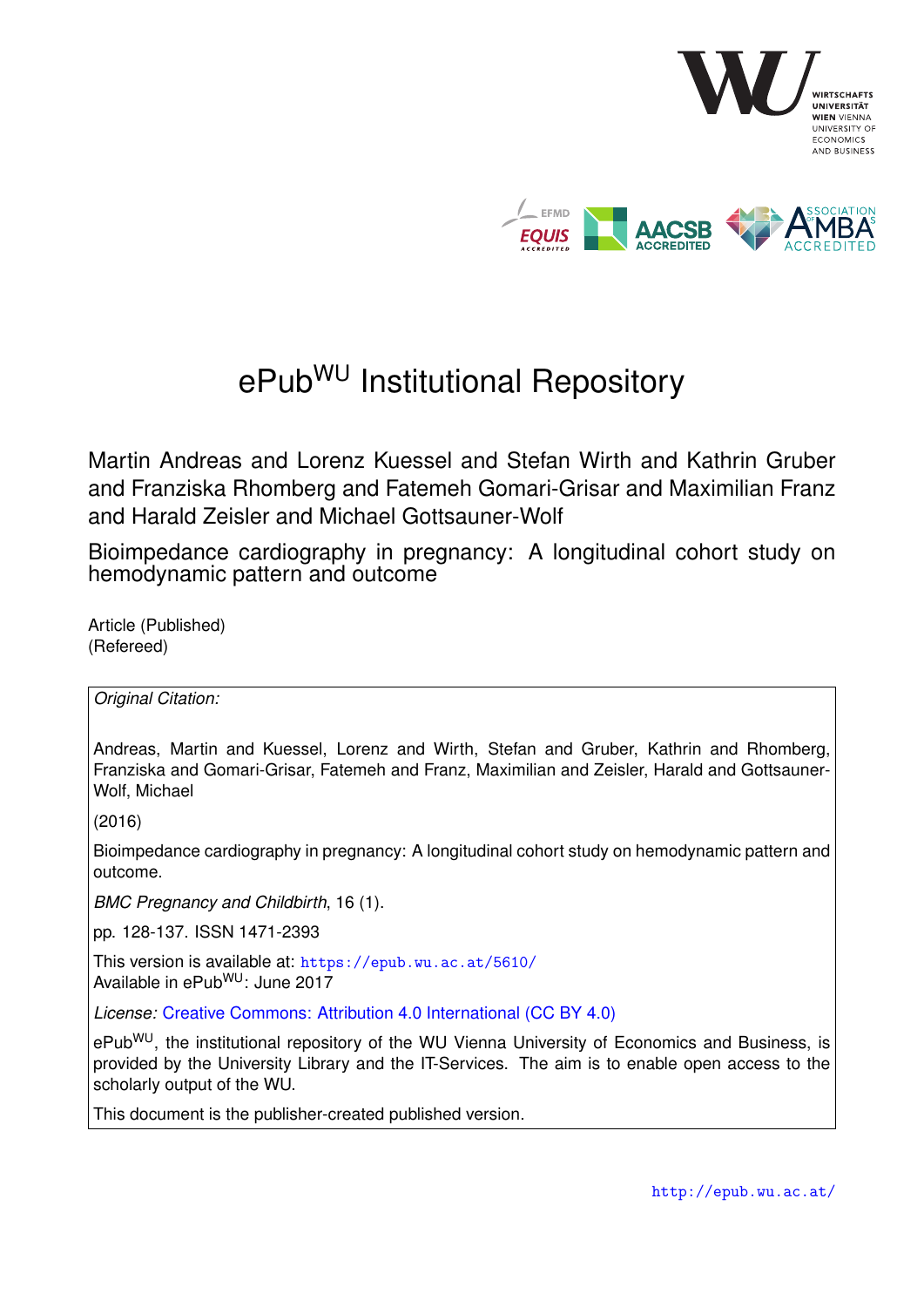# **RESEARCH ARTICLE External Structure Community Community Community Community Community Community Community Community**



# Bioimpedance cardiography in pregnancy: A longitudinal cohort study on hemodynamic pattern and outcome

Martin Andreas<sup>1\*</sup>, Lorenz Kuessel<sup>2</sup>, Stefan P. Kastl<sup>3</sup>, Stefan Wirth<sup>2</sup>, Kathrin Gruber<sup>4</sup>, Franziska Rhomberg<sup>3</sup> , Fatemeh A. Gomari-Grisar<sup>3</sup>, Maximilian Franz<sup>2</sup>, Harald Zeisler<sup>2</sup> and Michael Gottsauner-Wolf<sup>3</sup>

# Abstract

Background: Pregnancy associated cardiovascular pathologies have a significant impact on outcome for mother and child. Bioimpedance cardiography may provide additional outcome-relevant information early in pregnancy and may also be used as a predictive instrument for pregnancy-associated diseases.

Methods: We performed a prospective longitudinal cohort trial in an outpatient setting and included 242 pregnant women. Cardiac output and concomitant hemodynamic data were recorded from 11<sup>th</sup>–13<sup>th</sup> week of gestation every 5<sup>th</sup> week as well as at two occasions post partum employing bioimpedance cardiography.

Results: Cardiac output increased during pregnancy and peaked early in the third trimester. A higher heart rate and a decreased systemic vascular resistance were accountable for the observed changes. Women who had a pregnancy-associated disease during a previous pregnancy or developed hypertension or preeclampsia had a significantly increased cardiac output early in pregnancy. Furthermore, an effect of cardiac output on birthweight was found in healthy pregnancies and could be confirmed with multiple linear regression analysis.

**Conclusions:** Cardiovascular adaptation during pregnancy is characterized by distinct pattern described herein. These may be altered in women at risk for preeclampsia or reduced birthweigth. The assessment of cardiac parameters by bioimpedance cardiography could be performed at low costs without additional risks.

Keywords: Eclampsia, HELLP, High-risk pregnancy, Hypertension in pregnancy, Preeclampsia

# Background

Hemodynamic adaptations during normal pregnancy enable the female body to comply with increased metabolic demands to fulfill fetal requirements. Blood pressure decreases during pregnancy as a consequence of vascular dilatation, which in turn leads to an increase of cardiac output due to an increased heart rate and a higher stroke volume [[1, 2](#page-8-0)]. These changes are paralleled by an increase of cardiac biomarkers like NT-proBNP early during pregnancy [[3\]](#page-8-0).

However, this "stress test" may reveal underlying cardiovascular diseases [[4\]](#page-8-0). Furthermore, distinct pathologies occur during pregnancy with potential severe

<sup>1</sup>Department of Surgery, Division of Cardiac Surgery, Medical University of Vienna, Vienna, Austria

sequels for mother and child [\[5](#page-8-0)]. Persistent hypertension occurs in 12 – 22 % of all pregnancies and may be associated with preeclampsia [\[6](#page-8-0)]. Eclampsia, HELLPsyndrome and peripartum cardiomyopathy occur more rarely. Increased vascular resistance, high blood pressure, pathologic endothelial function and lower plasma volume characterize preeclampsia, which has an estimated incidence up to 5 % [[7\]](#page-8-0). Diagnostic criteria for preeclampsia are the onset of hypertension after the  $20<sup>th</sup>$  week of gestation, measured on two different occasions and proteinuria [[8\]](#page-8-0).

The assessment of cardiac output and systemic vascular resistance adds significant information to blood pressure and heart rate. As a key finding in prior trials, an increased cardiac output could be detected as early as in the  $10^{th}$ – $14^{th}$  week of gestation in women who developed preeclampsia or gestational hypertension later in



© 2016 The Author(s). Open Access This article is distributed under the terms of the Creative Commons Attribution 4.0 International License [\(http://creativecommons.org/licenses/by/4.0/](http://creativecommons.org/licenses/by/4.0/)), which permits unrestricted use, distribution, and reproduction in any medium, provided you give appropriate credit to the original author(s) and the source, provide a link to the Creative Commons license, and indicate if changes were made. The Creative Commons Public Domain Dedication waiver [\(http://creativecommons.org/publicdomain/zero/1.0/](http://creativecommons.org/publicdomain/zero/1.0/)) applies to the data made available in this article, unless otherwise stated.

<sup>\*</sup> Correspondence: [martin.andreas@meduniwien.ac.at](mailto:martin.andreas@meduniwien.ac.at) <sup>1</sup>

Full list of author information is available at the end of the article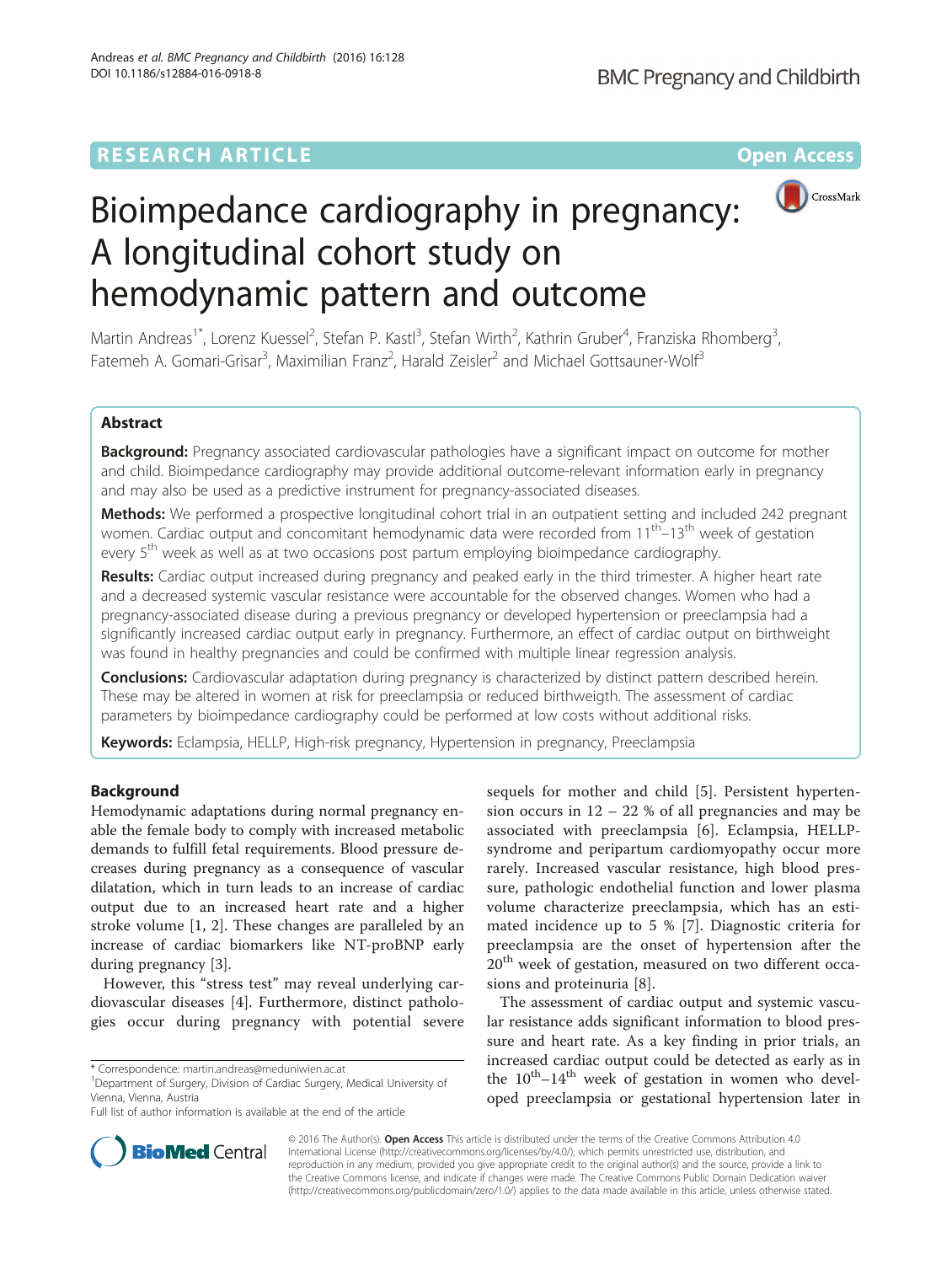pregnancy [[9](#page-8-0)]. Thus, the early and significant difference in cardiac output compared to healthy pregnancies may be used as a diagnostic tool for early identification of women at risk for preeclampsia or gestational hypertension. Furthermore, a decrease of cardiac output and an increase of blood pressure during the clinical onset of preeclampsia was reported [[10](#page-8-0)]. This crossover was not detected in patients with gestational hypertension and supports the hyperdynamic disease model for preeclampsia.

The gold standard for the assessment of cardiac output is thermodilution using a cardiac catheter [[11\]](#page-8-0). Although this is a suitable method for intensive care patients, it cannot be applied in an outpatient setting for repeated measurements in pregnant women. Echocardiography was previously applied to elucidate cardiovascular adaptations during pregnancy [\[12](#page-8-0)]. However, measurements are time consuming, technical demanding and investigator–dependent. Therefore, it gained no widespread use for screening purposes in an outpatient setting.

We decided to perform a prospective trial in order to establish the applicability of bioimpedance cardiography for the assessment of cardiovascular parameters during pregnancy [\[13](#page-8-0)]. Several authors reported the reliable application of this technique in healthy pregnant women and patients suffering from preeclampsia, but large pro-spective cohort trials are scarce [[14](#page-8-0)–[18](#page-9-0)].

# Methods

Between 2006 and 2009, 242 pregnant women were included in this prospective cohort study after providing written informed consent. A high number of women were included to evaluate also disease processes not primarily present and occurring throughout the pregnancy. The local ethics committee approved the study protocol (EK 619/2006). We measured cardiovascular parameters noninvasively by monitoring the tissue impedance of distinct thoracic regions [\[18](#page-9-0)]. An impedance cardiography monitor was used for non-invasive measurement of cardiac output, heart rate, blood pressure, systemic vascular resistance and stroke volume (ICG hemodynamic measurement, Philips Medical Systems, Andover, MA, USA; [www.medical.philips.com](http://www.medical.philips.com)). Two pairs of electrodes were placed on the neck and two pairs were placed on the trunk, respectively. Every measurement was performed in a quiet room after a resting period of 10 min. The automatic assessment and data printout were performed after stable readings could have been achieved. To estimate the hemodynamic influence of a growing fetus compressing the Vena cava in a supine position, every measurement was performed in supine as well as in side position. Cardiac output and not cardiac index was chosen for all analysis hence previous results indicated a low correlation of cardiac output to body surface area during pregnancy [[19\]](#page-9-0).

Women were asked to participate in this study at their routine visit for the first ultrasound control at the outpatient department of the obstetrics and gynecology clinic usually performed between the  $11<sup>th</sup> - 13<sup>th</sup>$  week of gestation. Patients with pre-existing diabetes, cardiac disease (e.g. previous surgery, significant aortic stenosis and other preexisting anatomic lesions) or intravenous drug abuse were not included. Every visit included medical history assessment, a physical examination to diagnose symptoms of preeclampsia and other pregnancy related diseases, an ECG and the measurement of cardiac output, blood pressure, heart rate, systemic vascular resistance and stroke volume. Cardiac output and concomitant data were recorded at the  $11<sup>th</sup>-13<sup>th</sup>$ ,  $14<sup>th</sup>-17<sup>th</sup>$ ,  $18^{\text{th}} - 22^{\text{nd}}$ ,  $23^{\text{rd}} - 27^{\text{th}}$ ,  $28^{\text{th}} - 32^{\text{nd}}$ ,  $33^{\text{rd}} - 36^{\text{th}}$  and after the 37<sup>th</sup> week of gestation as well as six weeks and six months post partum. Every onset of a pregnancy related disease was recorded, evaluated and treated according to current guidelines [\[8](#page-8-0)]. Preeclampsia was defined as the new onset of hypertension and proteinuria in human pregnancy after the  $20<sup>th</sup>$  week of gestation [\[8](#page-8-0)]. The gestational age was calculated from the first day of the last menstrual bleeding and was corrected according to sonographic measurements (fetal crown to rump length).

# Patient grouping

A flow chart was added to depict final patient groups for the analysis performed in this study (Fig. 1). Pre-existing illnesses comprised hypertension  $(n = 28)$  and thyroid gland disease ( $n = 18$ ; hypothyreosis 14, hyperthyreosis 4). Nine patients suffered from gestational diabetes mellitus during a previous pregnancy. Nine patients had a family history of preeclampsia. Due to a low number or heterogonous groups, patients with the aforementioned

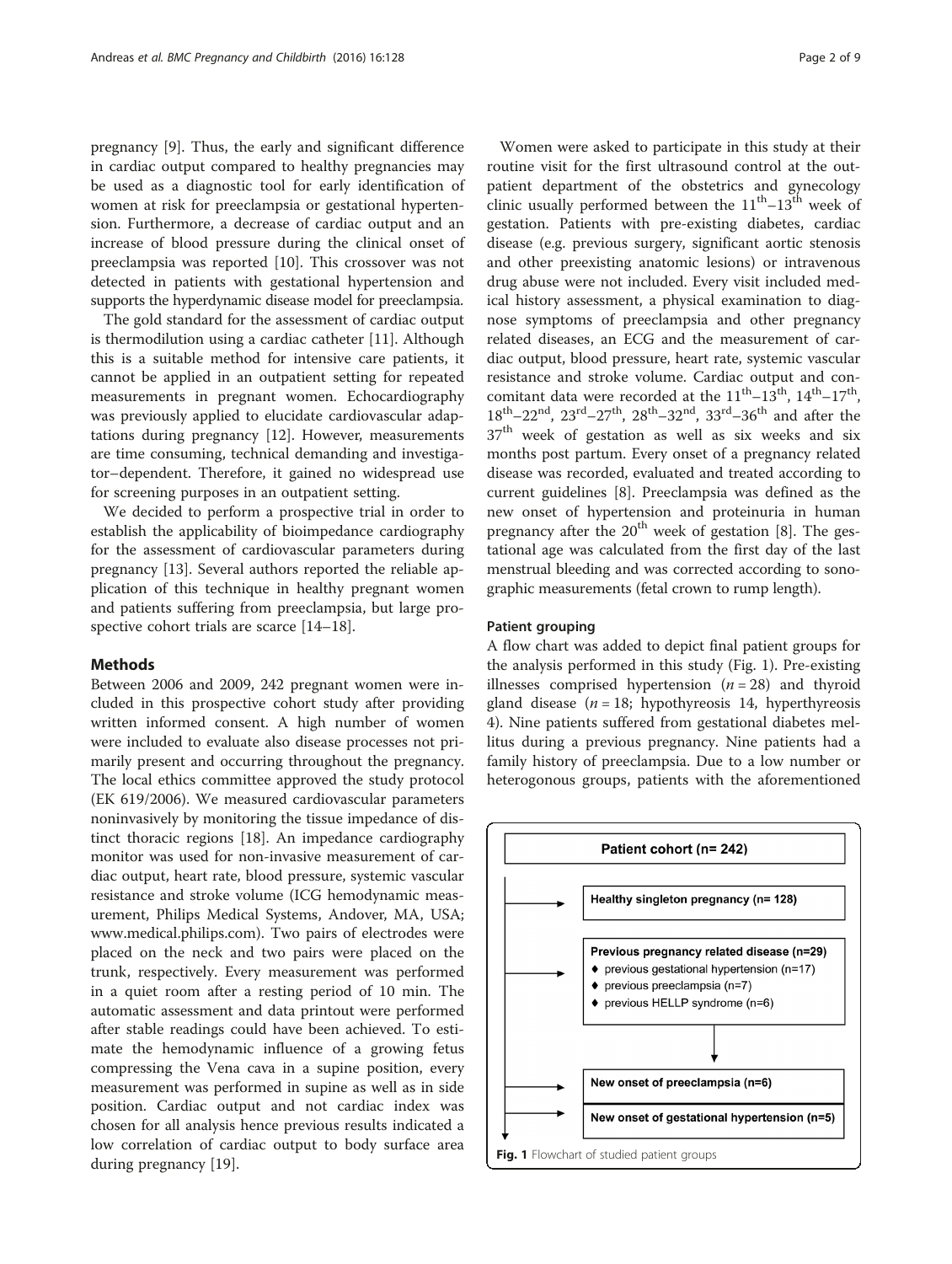characteristics were not analyzed as specific group. However, patients with previous pregnancy related hypertension ( $n = 17$ ), previous preeclampsia ( $n = 7$ ) or previous HELLP syndrome  $(n = 6)$  were grouped  $(n = 29)$ and compared to the healthy control group.

During the pregnancy under investigation, patients were diagnosed with preeclampsia  $(n = 6)$ , new onset of hypertension ( $n = 5$ ), gestational diabetes mellitus ( $n = 12$ ) and HELLP syndrome  $(n = 2)$ . In addition, abnormal Doppler  $(n = 4)$  and preterm labor  $(n = 9)$  were recorded.

All women without any previous or current relevant disease described herein were classified as healthy and grouped for analysis  $(n = 128)$ . However, six women had a twin pregnancy and were, although healthy, not included in the "healthy" group due to changed hemodynamic parameters in twin pregnancies.

# Statistical analysis

Data sets were descriptively analyzed and are presented as means  $\pm$  SD. For comparison of data, sets were tested for normal distribution (Shapiro-Wilk test). To compare outcome parameters between groups of healthy and pathologic pregnancies, an analysis of variance was performed. The Pearson correlation coefficient was calculated to analyze relationships. Time points were compared pair-wise with a Sidak correction for the significance level due to the multiple comparisons applied herein. A multiple linear regression was performed to assess the effect of cardiac output on birthweight including maternal age, body mass index and smoking habit. p-values (two-sided) lower than 0.05 were considered statistically significant. Statistical analysis was performed with SPSS 21 (SPSS Inc., Chicago, Illinois,

Table 1 Demographics, pregnancy characteristics and risk factors

USA). Figures were calculated and drawn by applying the spline function. Single data points were printed for comparisons with a low number of measurements.

# Results

Demographic characteristics of healthy and diseased pregnancies are shown in Table 1. We performed all measurements in the supine and side position to identify position dependent influences on hemodynamic parameters (Table [2,](#page-4-0) Fig. [2](#page-4-0)). A significant difference in cardiac output and stroke volume between supine and side position in healthy women  $(n = 128)$  was only present in the  $33<sup>rd</sup> - 36<sup>th</sup>$  week of gestation. A significant and high correlation of cardiovascular parameters between body positions was present throughout pregnancy (Table [2](#page-4-0)). All further comparisons were performed with measurements in the side position.

Cardiac output in the  $33<sup>rd</sup>-36<sup>th</sup>$  week of gestation was significantly increased compared to  $11<sup>th</sup> - 13<sup>th</sup>$  week (p = 0.008) and compared to post-delivery (Fig. [3a;](#page-5-0)  $p = 0.001$ ). Heart rate was significantly increased from the 23<sup>rd</sup> week of gestation compared to  $11<sup>th</sup> - 13<sup>th</sup>$  week ( $p < 0.001$ ) and compared to post-delivery (Table [2;](#page-4-0)  $p = 0.002$ ). Systolic blood pressure and stroke volume showed no significant difference throughout pregnancy and after delivery (Table [2](#page-4-0), Fig. [3b\)](#page-5-0). However, diastolic blood pressure was significantly higher after the  $34<sup>th</sup>$  week of gestation compared to  $14<sup>th</sup> - 22<sup>nd</sup>$  week of gestation (Table [2,](#page-4-0) Fig. [3b](#page-5-0);  $p < 0.02$ ). Furthermore, systemic vascular resistance was significantly lower in the  $33<sup>rd</sup>-36<sup>th</sup>$  week of gestation compared to  $11<sup>th</sup>-13<sup>th</sup>$  week ( $p = 0.009$ ) and compared to post-delivery (Fig. [3a](#page-5-0);  $p = 0.006$ ).

| Group                      |                              | Healthy        | Prev. HTN/PRE   | $p$ -value | HTN/PRE         | $p$ -value |  |
|----------------------------|------------------------------|----------------|-----------------|------------|-----------------|------------|--|
| Demographics               |                              |                |                 |            |                 |            |  |
| Age                        | years                        | $32 \pm 6$     | $35 \pm 5$      | 0.010      | $34 \pm 6$      |            |  |
| Height                     | cm                           | $164 \pm 16$   | $165 \pm 7$     |            | $166 \pm 6$     |            |  |
| Weight<br>kg               |                              | $63 \pm 13$    | $78 \pm 19$     | < 0.001    | $80 \pm 24$     | < 0.001    |  |
| <b>BMI</b>                 | kg/m <sup>2</sup>            | $23.2 \pm 4.3$ | $29.0 \pm 7.5$  | < 0.001    | $28.6 \pm 7.9$  | < 0.001    |  |
| Pregnancy details          |                              |                |                 |            |                 |            |  |
| Pregnancy<br>$\sqrt{n}$    |                              | $2 \pm 2$      | $3 \pm 2$       |            | $3 \pm 1$       |            |  |
| Birthweight<br>g           |                              | $3334 \pm 539$ | $2351 \pm 1314$ | < 0.001    | $2418 \pm 1076$ | < 0.001    |  |
| Gestational week of birth  | week                         | $39 \pm 2$     | $35 \pm 7$      | < 0.001    | $36 \pm 4$      | 0.002      |  |
| Previous diseases/risks    |                              |                |                 |            |                 |            |  |
| Kidney disease             | $% \mathcal{A}_{\mathrm{d}}$ | $\mathbf 0$    | $\mathbf 0$     |            | $\mathbf 0$     |            |  |
| %<br>Thyroid gland disease |                              | 0              | 3               | 0.035      | 9               | 0.001      |  |
| Hypertension               | $% \mathcal{A}_{\mathrm{d}}$ | 0              | 38              | < 0.001    | 27              | < 0.001    |  |
| Smoking                    | %                            | 26             | 17              |            | 11              |            |  |

Caption: Prev. HTN/PRE: patients with a previous pregnancy related hypertension or preeclampsia are presented in this group; HTN/PRE: Patients who developed hypertension or preeclampsia during the pregnancy under investigation are grouped herein; p-values are calculated against healthy group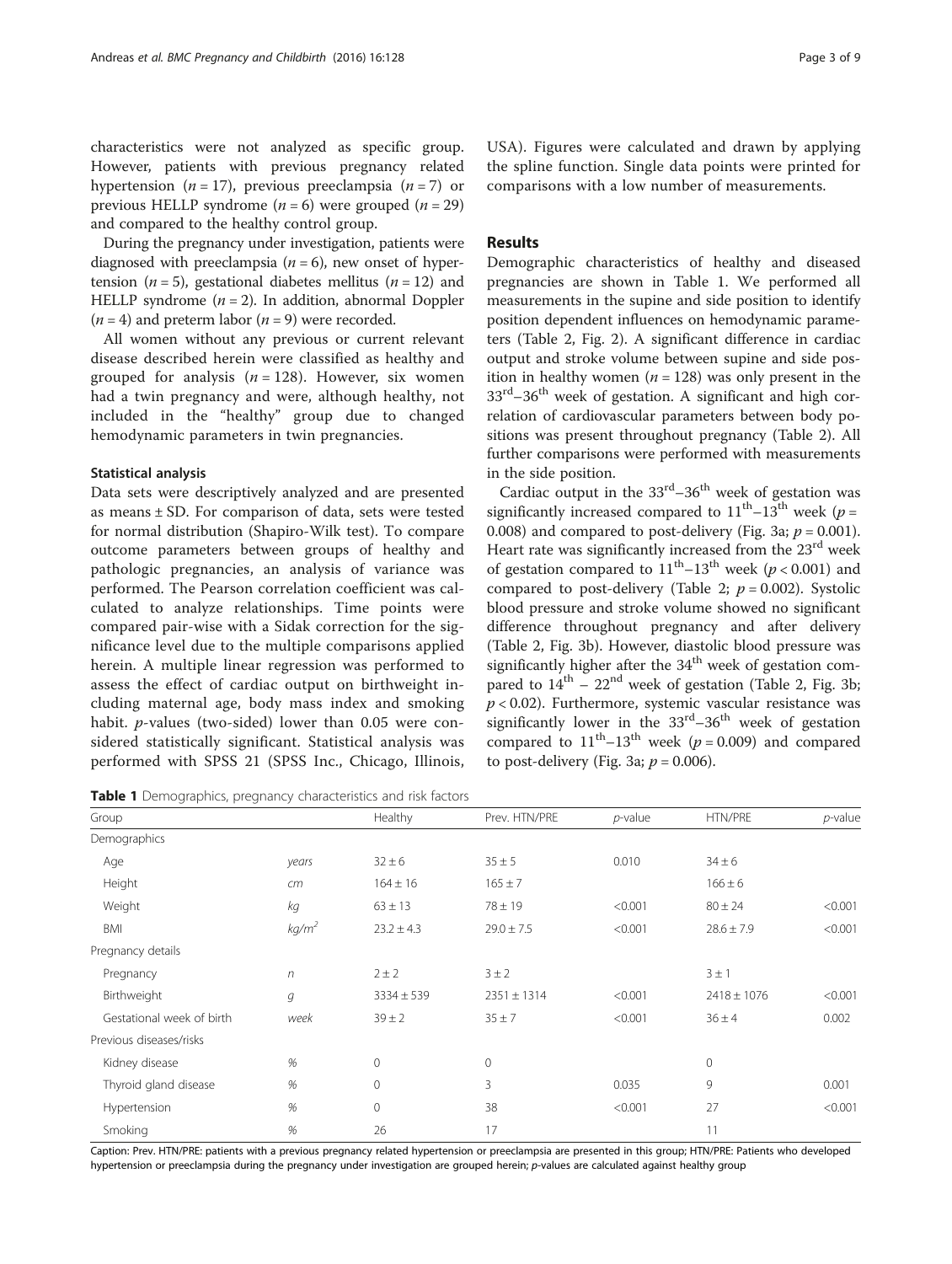|             | week               | $11^{th} - 13^{th}$ | $14^{th} - 17^{th}$ | $18^{th} - 22^{nd}$ | $23^{\text{rd}} - 27^{\text{th}}$ | $28th - 32nd$  | $33^{\text{rd}}$ -36 <sup>th</sup> | $37th - 40th$  | $6th$ week     | $6th$ month    |
|-------------|--------------------|---------------------|---------------------|---------------------|-----------------------------------|----------------|------------------------------------|----------------|----------------|----------------|
| CO          | l/min              | $5.3 \pm 1.1$       | $5.2 \pm 1.1$       | $5.3 \pm 1.0$       | $5.8 \pm 1.2$                     | $5.8 \pm 1.1$  | $5.8 \pm 1.3$                      | $5.8 \pm 1.1$  | $4.5 \pm 0.7$  | $4.8 \pm 1.1$  |
| CO-SP       | l/min              | $5.3 \pm 1.2$       | $5.2 \pm 1.2$       | $5.4 \pm 1.0$       | $5.7 \pm 1.2$                     | $5.8 \pm 1.2$  | $6.1 \pm 1.3$                      | $5.5 \pm 1.1$  | $4.5 \pm 0.8$  | $4.7 \pm 1.0$  |
| $p$ -value  |                    |                     |                     |                     |                                   |                | 0.021                              |                |                |                |
| Correlation | Pearson            | 0.80                | 0.85                | 0.80                | 0.85                              | 0.78           | 0.78                               | 0.74           | 0.62           | 0.69           |
| <b>HR</b>   | beats/min          | $78 \pm 10$         | $81 \pm 11$         | $83 \pm 11$         | $87 \pm 16$                       | $94 \pm 13$    | $93 \pm 13$                        | $90 \pm 13$    | $76 \pm 11$    | $76 \pm 10$    |
| HR-SP       | beats/min          | $78 \pm 10$         | $81 \pm 10$         | $82 \pm 11$         | $88 \pm 11$                       | $93 \pm 13$    | $91 \pm 12$                        | $89 \pm 15$    | $74 \pm 10$    | $76 \pm 10$    |
| $p$ -value  |                    |                     |                     |                     |                                   |                |                                    |                |                |                |
| Correlation | Pearson            | 0.60                | 0.86                | 0.78                | 0.72                              | 0.66           | 0.57                               | 0.54           | 0.87           | 0.70           |
| BP-sys      | mmHq               | $107 \pm 10$        | $102 \pm 9$         | $102 + 9$           | $103 \pm 9$                       | $105 \pm 9$    | $105 \pm 7$                        | $107 \pm 10$   | $103 \pm 8$    | $106 \pm 7$    |
| BP-dia      | mmHq               | $71 \pm 8$          | $69 \pm 7$          | $69 \pm 7$          | $71 \pm 6$                        | $72 \pm 8$     | $74 \pm 6$                         | $76 \pm 8$     | $71 \pm 6$     | $74 \pm 7$     |
| SVR         | $dyn \cdot s/cm5$  | $1245 \pm 245$      | $1218 \pm 241$      | $1190 \pm 214$      | $1176 \pm 253$                    | $1116 \pm 206$ | $1169 \pm 282$                     | $1220 \pm 251$ | $1414 \pm 230$ | $1378 \pm 288$ |
| SVR-SP      | $dyn \cdot s/cm^5$ | $1292 \pm 233$      | $1255 \pm 256$      | $1205 \pm 284$      | $1174 \pm 335$                    | $1139 \pm 234$ | $1097 \pm 224$                     | $1244 \pm 253$ | $1422 \pm 274$ | $1453 \pm 312$ |
| $p$ -value  |                    | 0.036               |                     |                     |                                   |                | 0.009                              |                |                |                |
| Correlation | Pearson            | 0.76                | 0.79                | 0.66                | 0.85                              | 0.74           | 0.79                               | 0.71           | 0.71           | 0.70           |
| SV          | l/min              | $69 \pm 13$         | $66 \pm 14$         | $67 \pm 13$         | $65 \pm 14$                       | $64 \pm 13$    | $63 \pm 16$                        | $65 \pm 14$    | $62 \pm 14$    | $66 \pm 18$    |
| SV-SP       | l/min              | $67 \pm 13$         | $66 \pm 15$         | $67 \pm 13$         | $66 \pm 14$                       | $64 \pm 14$    | $68 \pm 14$                        | $66 \pm 16$    | $62 \pm 12$    | $62 \pm 15$    |
| $p$ -value  |                    |                     |                     |                     |                                   |                | < 0.001                            |                |                |                |
| Correlation | Pearson            | 0.75                | 0.84                | 0.65                | 0.84                              | 0.76           | 0.88                               | 0.73           | 0.72           | 0.85           |

<span id="page-4-0"></span>**Table 2** Hemodynamic parameters in healthy pregnancy ( $n = 128$ )

CO cardiac output, CO-SP cardiac output in side position, HR heart rate, HR-SP heart rate in side position, BP-sys systolic blood pressure, BP-dia diastolic blood pressure, SVR systemic vascular resistance, SVR-SP systemic vascular resistance in side position, SV stroke volume, SV-SP stroke volume in side position; only significant p-values are shown are shown for differences between the two positions. All correlations are significant

Women with preeclampsia, HELLP syndrome or hypertension in a previous pregnancy were grouped and ana-lyzed (Table [3](#page-6-0), Fig. [4a](#page-7-0);  $n = 29$ ). This group had significantly increased cardiac output and heart rate in the first months and a significantly increased blood pressure throughout pregnancy. Eleven patients had a previously diagnosed hypertension, two patients developed preeclampsia, two patients developed HELLP syndrome, two patients had an abnormal Doppler and two patients suffered from preterm delivery.

Patients with a new onset of pregnancy related hypertension during this pregnancy had a significantly increased cardiac output due to an increased stroke volume compared to the healthy group (Fig. [4b\)](#page-7-0). Patients who developed preeclampsia had a significantly elevated blood pressure throughout pregnancy ( $p < 0.01$ ). In addition, cardiac output was significantly increased from 5.2 to 6.8 l/ min at  $11^{th}-13^{th}$  week of gestation compared to the healthy group due to an increased stroke volume (Fig. [4c](#page-7-0);  $p = 0.04$ ). Cardiac output was no longer increased from

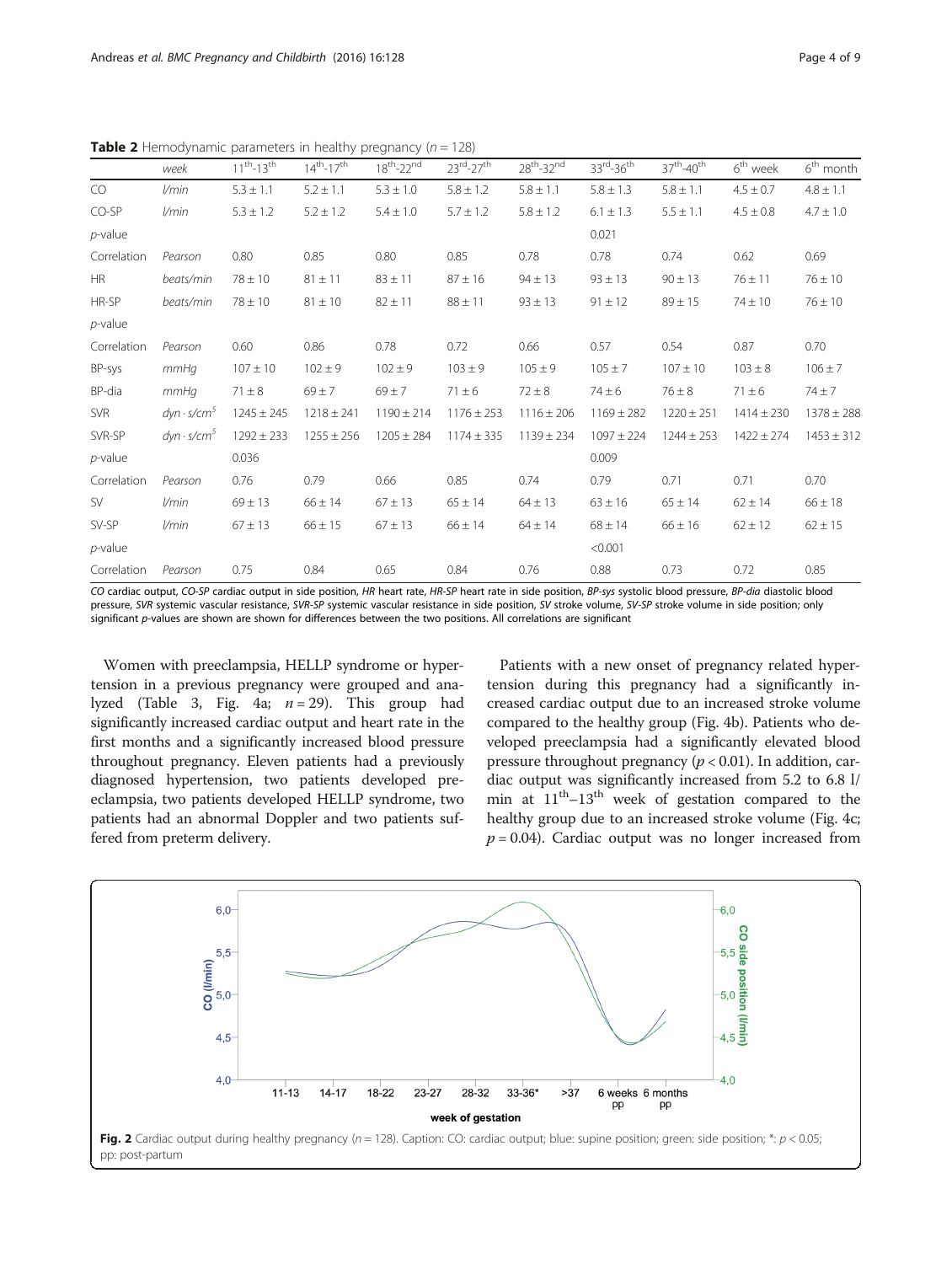<span id="page-5-0"></span>

the  $14<sup>th</sup>$  week of gestation, but systemic vascular resistance was significantly increased  $(1650 \pm 665 \text{ dyn} \cdot \text{s/cm}^5 \text{ com}$ pared to  $1255 \pm 256$  dyn · s/cm<sup>5</sup>;  $p < 0.05$ ).

# Fetal outcome in healthy pregnant women

A correlation analysis of cardiac output and systemic vascular resistance with birthweight in healthy women revealed a positive correlation for cardiac output and a negative correlation for systemic vascular resistance. The Pearson correlation coefficient for cardiac output was 0.32 ( $p = 0.014$ ), 0.42 ( $p = 0.006$ ) and 0.32 ( $p = 0.058$ ) for the  $23^{\text{rd}}-27^{\text{th}}$ ,  $28^{\text{th}}-32^{\text{nd}}$  and  $33^{\text{rd}}-37^{\text{th}}$  week of gestation, respectively. Concordantly, the Pearson correlation coefficient for systemic vascular resistance was −0.41  $(p = 0.004)$ , −0.33 ( $p = 0.033$ ) and −0.31 ( $p = 0.061$ ) for the  $23^{\text{rd}} - 27^{\text{th}}$ ,  $28^{\text{th}} - 32^{\text{nd}}$  and  $33^{\text{rd}} - 37^{\text{th}}$  week of gestation, respectively. A multiple linear regression analysis including cardiac output, maternal age, body mass index and smoking habit revealed cardiac output as the only independent predictor for birthweight  $(p = 0.032)$ and  $p = 0.028$  for the  $23^{\text{rd}} - 27^{\text{th}}$  and the  $28^{\text{th}} - 32^{\text{nd}}$  week of gestation, respectively). Furthermore, birthweight and gestational age were significantly reduced in hypertensive pregnancies to  $2548 \pm 903$  g at  $37 \pm$ 5 weeks compared to  $3308 \pm 554$  g at  $39 \pm 2$  weeks in healthy pregnancies ( $p < 0.001$  for birthweight and  $p = 0.03$ for gestational age).

# **Discussion**

The assessment of cardiovascular parameters utilizing bioimpedance cardiography during pregnancy was performed in a number of previous trials and showed reliable results [\[15](#page-9-0)–[18, 20](#page-9-0), [21](#page-9-0)]. We present a large cohort study with longitudinal measurements in different patient positions compared to previous trials [[22](#page-9-0)]. The influence of body position on maternal hemodynamic parameters in healthy pregnancies was assessed and a significant reduction of cardiac output due to a reduced stroke volume was observed at the  $33<sup>rd</sup>-36<sup>th</sup>$  week of gestation in supine position [[14\]](#page-8-0). The significant influence of body position on cardiac output in the third trimester of pregnancy is in accordance with previous findings [[23\]](#page-9-0). However, our data prove that body position is only relevant to cardiac parameters towards the end of pregnancy. However, we decided to use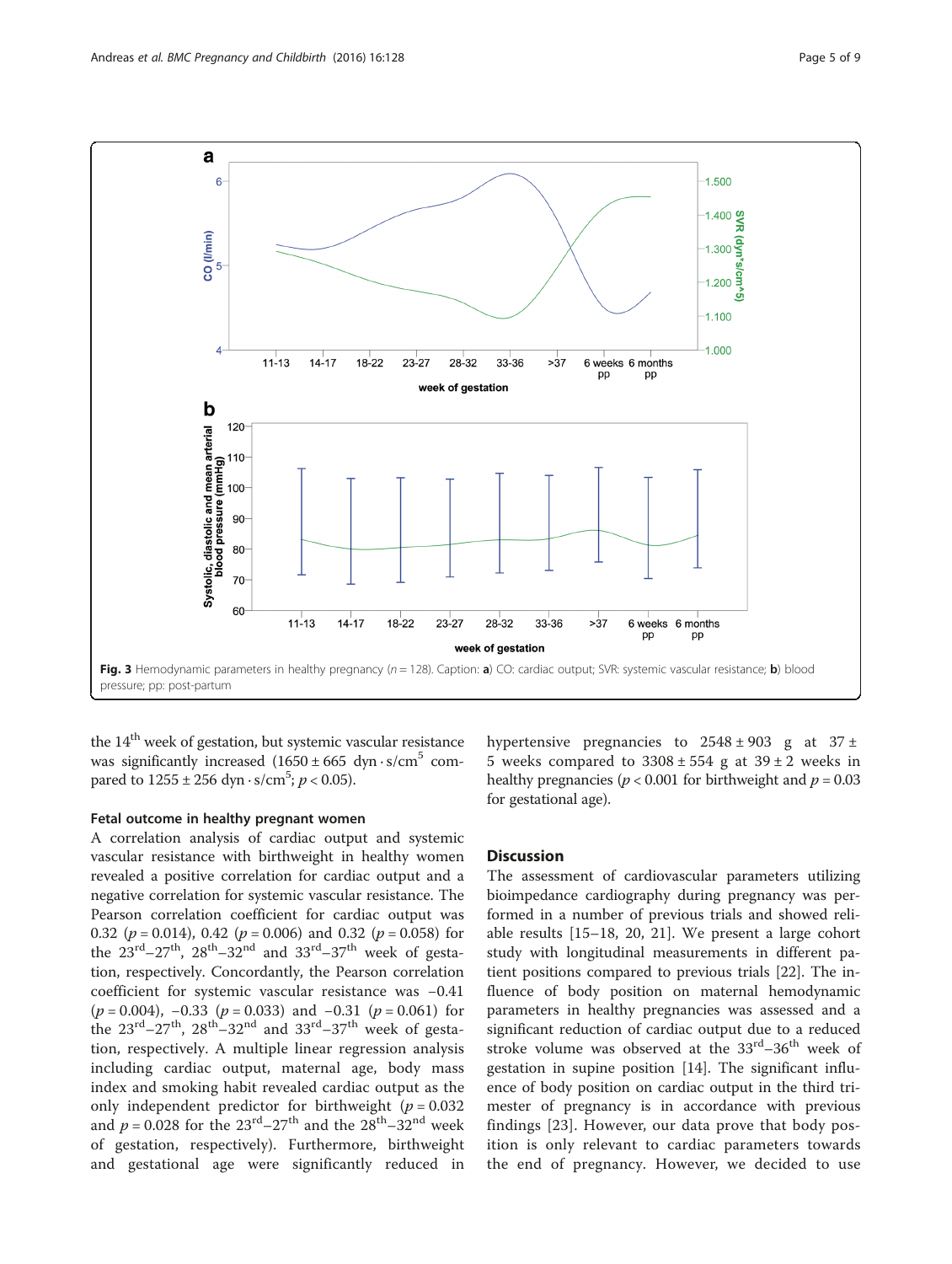<span id="page-6-0"></span>**Table 3** Previous pregnancy related disease ( $n = 29$ ) and healthy controls ( $n = 128$ )

| week                 |            | $11^{th} - 13^{th}$ | $14^{th} - 17^{th}$ | $18^{th}$ -22 $^{nd}$ | $23^{\text{rd}} - 27^{\text{th}}$ | $28th - 32nd$  | $33^{\text{rd}}$ -36 <sup>th</sup> | 37 <sup>th</sup> -40 <sup>th</sup> | $6th$ week     | $6th$ month    |
|----------------------|------------|---------------------|---------------------|-----------------------|-----------------------------------|----------------|------------------------------------|------------------------------------|----------------|----------------|
| CO                   | prev. dis. | $6.3 \pm 2.2$       | $5.5 \pm 1.1$       | $6.2 \pm 1.5$         | $6.3 \pm 1.4$                     | $6.4 \pm 1.7$  | $6.1 \pm 1.5$                      | $5.4 \pm 1.6$                      | $5.0 \pm 1.3$  | $4.7 \pm 0$    |
| l/min                | healthy    | $5.3 \pm 1.2$       | $5.2 \pm 1.2$       | $5.4 \pm 1.0$         | $5.7 \pm 1.2$                     | $5.8 \pm 1.2$  | $6.1 \pm 1.3$                      | $5.5 \pm 1.1$                      | $4.5 \pm 0.8$  | $4.7 \pm 1.0$  |
| p-value              |            | 0.017               |                     | 0.012                 |                                   |                |                                    |                                    |                |                |
| <b>HR</b>            | prev. dis. | $85 \pm 9$          | $85 \pm 14$         | $90 \pm 8$            | $91 \pm 14$                       | $92 \pm 13$    | $91 \pm 10$                        | $100 \pm 10$                       | $72 \pm 11$    | $82 \pm 0$     |
| beats/min            | healthy    | $79 \pm 10$         | $81 \pm 11$         | $83 \pm 11$           | $88 \pm 12$                       | $94 \pm 14$    | $91 \pm 14$                        | $89 \pm 15$                        | $74 \pm 10$    | $76 \pm 10$    |
| p-value              |            | 0.021               |                     | 0.003                 |                                   |                |                                    |                                    |                |                |
| BP-sys               | prev. dis. | $124 \pm 15$        | $117 \pm 16$        | $119 \pm 13$          | $115 \pm 11$                      | $112 \pm 11$   | $115 \pm 18$                       | $112 \pm 14$                       | $113 \pm 5$    | $96 \pm 0$     |
| mmHq                 | healthy    | $107 \pm 11$        | $103 \pm 7$         | $104 \pm 8$           | $102 \pm 10$                      | $104 \pm 10$   | $104 \pm 9$                        | $107 \pm 10$                       | $103 + 7$      | $106 \pm 7$    |
| p-value              |            | < 0.001             | < 0.001             | < 0.001               | < 0.001                           | 0.009          | 0.003                              |                                    | 0.028          |                |
| BP-dia               | prev. dis. | $85 \pm 21$         | $80 \pm 11$         | $79 \pm 10$           | $79 \pm 9$                        | $76 \pm 8$     | $79 + 11$                          | $81 \pm 9$                         | $76 \pm 6$     | $67 \pm 0$     |
| mmHq                 | healthy    | $73 \pm 8$          | $69 \pm 7$          | $70 \pm 7$            | $71 \pm 7$                        | $72 \pm 9$     | $73 \pm 8$                         | $76 \pm 8$                         | $70 \pm 7$     | $74 \pm 7$     |
| p-value              |            | < 0.001             | < 0.001             | < 0.001               | 0.001                             | 0.064          | 0.035                              |                                    |                |                |
| <b>SVR</b>           | prev. dis. | $1444 \pm 698$      | $1389 \pm 356$      | $1257 \pm 469$        | $1170 \pm 292$                    | $1093 \pm 248$ | $1222 \pm 360$                     | $1422 \pm 447$                     | $1400 \pm 271$ | $1260 \pm 0$   |
| $dyn \cdot sec/cm^3$ | healthy    | $1292 \pm 233$      | $1255 \pm 256$      | $1205 \pm 284$        | $1174 \pm 335$                    | $1139 \pm 234$ | $1097 \pm 224$                     | $1244 \pm 253$                     | $1422 \pm 274$ | $1453 \pm 312$ |
| $p$ -value           |            |                     |                     |                       |                                   |                |                                    |                                    |                |                |
| SV                   | prev. dis. | $74 \pm 22$         | $66 \pm 16$         | $70 \pm 16$           | $71 \pm 16$                       | $72 \pm 14$    | $69 \pm 14$                        | $58 \pm 16$                        | $70 \pm 15$    | $63 \pm 0$     |
| l/min                | healthy    | $67 \pm 13$         | $66 \pm 15$         | $67 \pm 13$           | $66 \pm 14$                       | $64 \pm 14$    | $68 \pm 14$                        | $66 \pm 16$                        | $62 \pm 12$    | $62 \pm 15$    |
| $p$ -value           |            |                     |                     |                       |                                   | 0.063          |                                    |                                    |                |                |

CO cardiac output, HR heart rate, BP-sys: systolic blood pressure, BP-dia: diastolic blood pressure, SVR systemic vascular resistance, SV stroke volume; all measurements are performed in side position, only significant and borderline significant p-values are shown

hemodynamic data acquired in the side position for all further comparisons described herein.

Cardiac output increased constantly towards the 35<sup>th</sup> week of gestation in healthy pregnancies, which is concordant with previous results [\[1](#page-8-0), [2](#page-8-0)]. However, stroke volume did not change significantly during healthy pregnancy. We conclude therefore, that stroke volume was not responsible for the increased cardiac output. Our data suggest that systemic vascular resistance, which was already decreased at inclusion and further decreased until the  $24<sup>th</sup>$  week of gestation, drives cardiac output by reduced afterload and a higher heart rate. Compared to the results of San-Frutos et al., systemic vascular resistance was relatively stable thereafter until close to delivery and showed no increase after the  $24<sup>th</sup>$ week of gestation [\[17](#page-9-0)]. This difference may be due to our higher number of observations and different measurement equipment. Our data are further supported by Bosio et. al., who measured hemodynamic parameters by echocardiography and showed a similar time course of systemic vascular resistance [[9\]](#page-8-0). Heart rate also increased continuously from the  $24<sup>th</sup>$  week on and the diastolic blood pressure increased close to delivery. Both findings are in good agreement with the data presented by Volman et al., but the distinct pattern of cardiac output during pregnancy is still under debate [[1\]](#page-8-0). A recent meta-analysis by Meah et al., concluding previous trials, highlighted the ongoing discussion regarding

cardiac output especially in the third trimester [[22](#page-9-0)]. Our results add to this discussion and support the results of the meta-analysis regarding a drop of cardiac output close to term. However, we did not exhibit an earlier drop of cardiac output at the end of the second trimester, which had been suggested based on the meta-analysis, but was not confirmed or rejected previously with data from a large cohort trial [[22\]](#page-9-0). We therefore believe that our results are a relevant addition to the current data regarding cardiac output in healthy pregnancies.

In addition to the healthy population, special groups of patients presenting a cardiovascular or pregnancy associated pathology or are at risk to develop one of these disorders were included. Women with previous pregnancy associated hypertension or preeclampsia had a different hemodynamic profile throughout pregnancy compared to healthy pregnancies without previous pathologies. A longlasting effect on cardiovascular compliance after pregnancy was previously described in healthy pregnancies [[24](#page-9-0)]. This may also be true after pathologic pregnancies. Furthermore, underlying risk factors inducing the hemodynamic alterations may still be present in these women. Significant adverse outcomes are reported in this group [[25](#page-9-0)]. We suggest that a previous pregnancy associated disease may be a risk factor for adverse hemodynamic behavior in a consecutive pregnancy. The screening for disturbed cardiovascular adaptation during pregnancy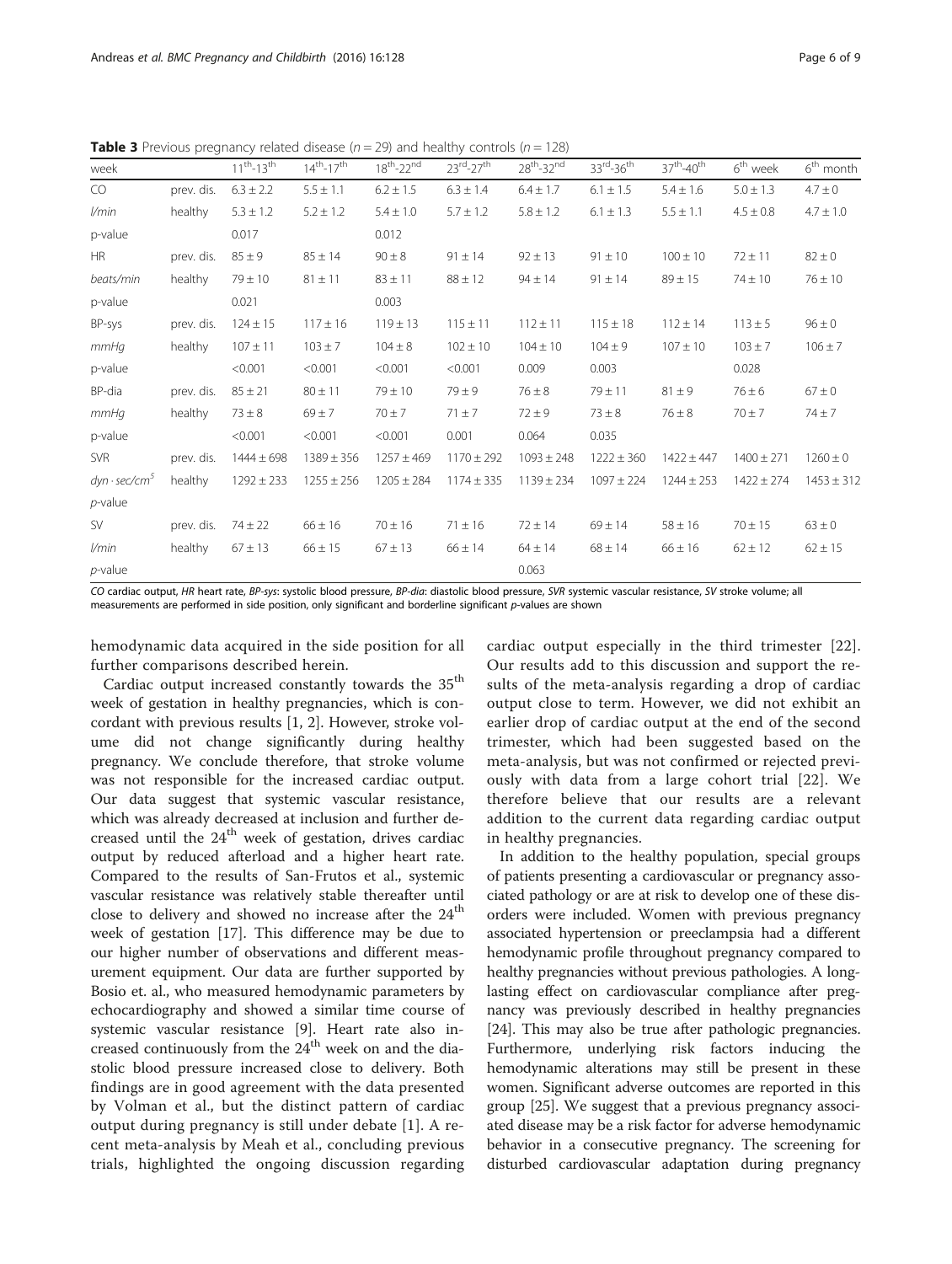<span id="page-7-0"></span>

may therefore be beneficial for women with a history of pregnancy-associated disease.

In addition, we were able to measure cardiac parameters prior to disease onset and could provide insights in early adverse alterations of hemodynamic function. An increased cardiac output during early pathologic pregnancy was previously described and supports the hypothesis of a hyperdynamic hemodynamic state inducing preeclampsia [\[9](#page-8-0), [26\]](#page-9-0). The increase of systemic vascular resistance later in pregnancy leads to hypertension and a reduction of cardiac output [\[10\]](#page-8-0). Bioimpedance cardiography may provide additional information for patients at risk for preeclampsia. However, distinct hemodynamic characteristics of these patient groups should further be specified in a multicenter trial.

Interestingly, cardiac output showed an impact on birthweight in healthy pregnancies. Altered cardiovascular conditions in pregnancies with fetal growth restrictions were previously reported and are in good accordance with our data [\[2](#page-8-0), [21](#page-9-0), [27](#page-9-0), [28\]](#page-9-0). In addition to previous trials, our results indicate that these changes may also appear early in otherwise healthy pregnancies and can be measured by bioimpedance cardiography [[20\]](#page-9-0). These findings should also be reevaluated in larger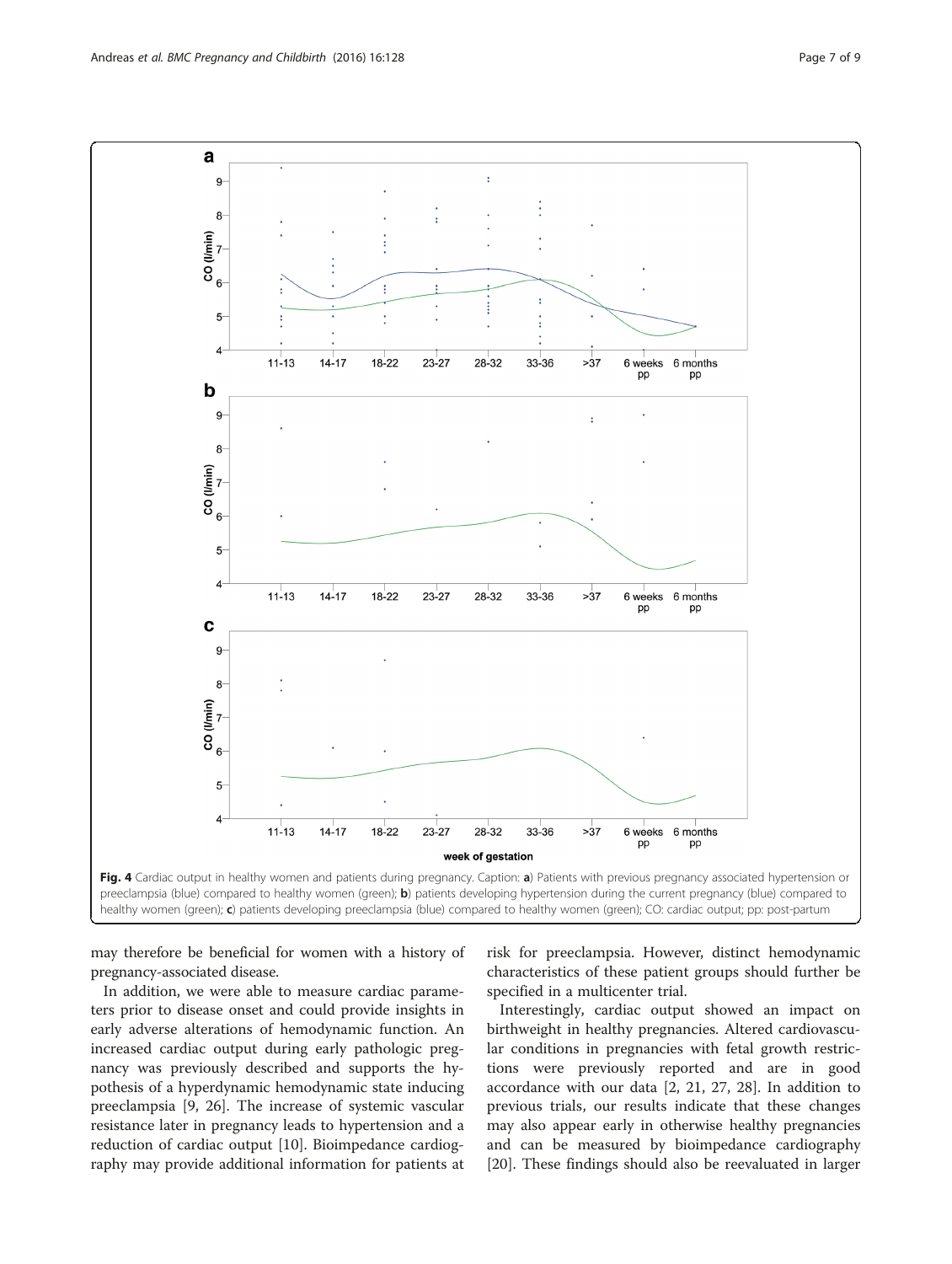<span id="page-8-0"></span>clinical trials. Patients identified to be "at risk" by bioimpedance cardiography may undergo further cardiovascular workup and increased clinical controls until birth.

Gestational age and birthweight were also significantly decreased in hypertensive women. No significant difference between treated and untreated women could be detected. Previous trials reported conflicting results whether chronic hypertension impacts fetal outcome [[29, 30](#page-9-0)]. However, the difference in birthweight seems much more pronounced than in gestational age, which may indicate a growth restriction in these pathologies independent of gestational age.

## Limitations

Although this prospective cohort trial included a high number of pregnant women compared to other trials, the number of patients diagnosed with preeclampsia and new onset of hypertension is limited. Therefore, the findings in these subgroups have to be interpreted with caution. Further, not all patients participated in all measurement time points. Some groups were not analysed due to the limited number of patients (thyroid disease, gestational diabetes and twin pregnancies). Measurements in pathologic groups were not analyzed in relation to the body mass index due to the limited number of observations.

# Conclusion

In conclusion, cardiovascular adaptation during pregnancy is altered in women at risk for preeclampsia or reduced birthweigth. Distinct hemodynamic pattern were present early in pregnancy and could be assessed by bioimpedance cardiography at low costs without additional risk.

#### Abbreviations

ECG, electrocardiogram; HELLP, Hemolysis, Elevated Liver enzymes, Low Platelet count; ICG, impedance cardiography; SD, standard deviation; SPSS, Statistical Package for the Social Sciences

#### Acknowledgements

We thank Kurt Andreas for his devoted support during data processing.

## Funding

The electrodes for cardiovascular measurements were provided by Philips Austria. No other funding was received.

## Availability of data and materials

No permission was obtained for individual data publication of each patient included. Therefore, full data will not be made available in order to protect the participants' identity. However, very detailed tables were included in the main manuscript.

# Author's contributions

MA, HZ and GW had the idea, designed the study protocol and performed the final preparation of this manuscript. MA, AG, SK, FR, LK and SW included women and performed and interpreted hemodynamic measurements. MF, HZ and LK analyzed and interpreted gynecologic endpoints. MA and KG conducted the statistical analyses and created the figures. All authors read and approved the final draft.

# Authors' information

Not applicable.

## Competing interests

The authors declare that they have no competing interests.

#### Consent for publication

Not applicable.

# Ethics approval and consent to participate

This trial was approved by the ethical board of the Medical University of Vienna (619/2006). Informed consent was obtained for study participation.

#### Author details

<sup>1</sup>Department of Surgery, Division of Cardiac Surgery, Medical University of Vienna, Vienna, Austria. <sup>2</sup>Department of Obstetrics and Gynecology, Medical University of Vienna, Vienna, Austria. <sup>3</sup> Department of Internal Medicine II Division of Cardiology and Angiology all above, Medical University of Vienna, Austria, Vienna, Austria. <sup>4</sup>Institute for Service Marketing and Tourism, University of Economics and Business, Vienna, Austria.

## Received: 20 October 2015 Accepted: 25 May 2016 Published online: 01 June 2016

#### References

- 1. Volman MN, Rep A, Kadzinska I, Berkhof J, van Geijn HP, Heethaar RM, et al. Haemodynamic changes in the second half of pregnancy: a longitudinal, noninvasive study with thoracic electrical bioimpedance. Bjog. 2007;114(5): 576–81.
- 2. Rang S, van Montfrans GA, Wolf H. Serial hemodynamic measurement in normal pregnancy, preeclampsia, and intrauterine growth restriction. Am J Obstet Gynecol. 2008;198(5):519.e1-9.
- 3. Franz MB, Andreas M, Schiessl B, Zeisler H, Neubauer A, Kastl SP, et al. NT-proBNP is increased in healthy pregnancies compared to nonpregnant controls. Acta Obstet Gynecol Scand. 2009;88(2):234–7. doi:[10.1080/00016340802596025.](http://dx.doi.org/10.1080/00016340802596025)
- 4. Sanghavi M, Rutherford JD. Cardiovascular physiology of pregnancy. Circulation. 2014;130(12):1003–8. doi:[10.1161/CIRCULATIONAHA.114.009029.](http://dx.doi.org/10.1161/CIRCULATIONAHA.114.009029)
- 5. Berg CJ, Callaghan WM, Syverson C, Henderson Z. Pregnancy-related mortality in the United States, 1998 to 2005. Obstet Gynecol. 2010;116(6): 1302–9. doi:[10.1097/AOG.0b013e3181fdfb11](http://dx.doi.org/10.1097/AOG.0b013e3181fdfb11).
- 6. Walker JJ. Pre-eclampsia. Lancet. 2000;356(9237):1260–5. doi:[10.1016/S0140-6736\(00\)02800-2.](http://dx.doi.org/10.1016/S0140-6736(00)02800-2)
- 7. Sibai BM, Gordon T, Thom E, Caritis SN, Klebanoff M, McNellis D, et al. Risk factors for preeclampsia in healthy nulliparous women: a prospective multicenter study. The national institute of child health and human development network of maternal-fetal medicine units. Am J Obstet Gynecol. 1995;172(2 Pt 1):642–8.
- 8. Brown MA, Lindheimer MD, de Swiet M, Van Assche A, Moutquin JM. The classification and diagnosis of the hypertensive disorders of pregnancy: statement from the International Society for the Study of Hypertension in Pregnancy (ISSHP). Hypertens Pregnancy. 2001;20(1):IX-XIV.
- 9. Bosio PM, McKenna PJ, Conroy R, O'Herlihy C. Maternal central hemodynamics in hypertensive disorders of pregnancy. Obstet Gynecol. 1999;94(6):978–84.
- 10. San-Frutos LM, Fernandez R, Almagro J, Barbancho C, Salazar F, Perez-Medina T, et al. Measure of hemodynamic patterns by thoracic electrical bioimpedance in normal pregnancy and in preeclampsia. Eur J Obstet Gynecol Reprod Biol. 2005;121(2):149–53.
- 11. Swan HJ, Ganz W, Forrester J, Marcus H, Diamond G, Chonette D. Catheterization of the heart in man with use of a flow-directed balloontipped catheter. N Engl J Med. 1970;283(9):447–51.
- 12. Easterling TR, Watts DH, Schmucker BC, Benedetti TJ. Measurement of cardiac output during pregnancy: validation of Doppler technique and clinical observations in preeclampsia. Obstet Gynecol. 1987;69(6):845–50.
- 13. Kubicek WG, Karnegis JN, Patterson RP, Witsoe DA, Mattson RH. Development and evaluation of an impedance cardiac output system. Aerosp Med. 1966; 37(12):1208–12.
- 14. Clark SL, Southwick J, Pivarnik JM, Cotton DB, Hankins GD, Phelan JP. A comparison of cardiac index in normal term pregnancy using thoracic electrical bio-impedance and oxygen extraction (Fick) techniques. Obstet Gynecol. 1994;83(5 Pt 1):669–72.